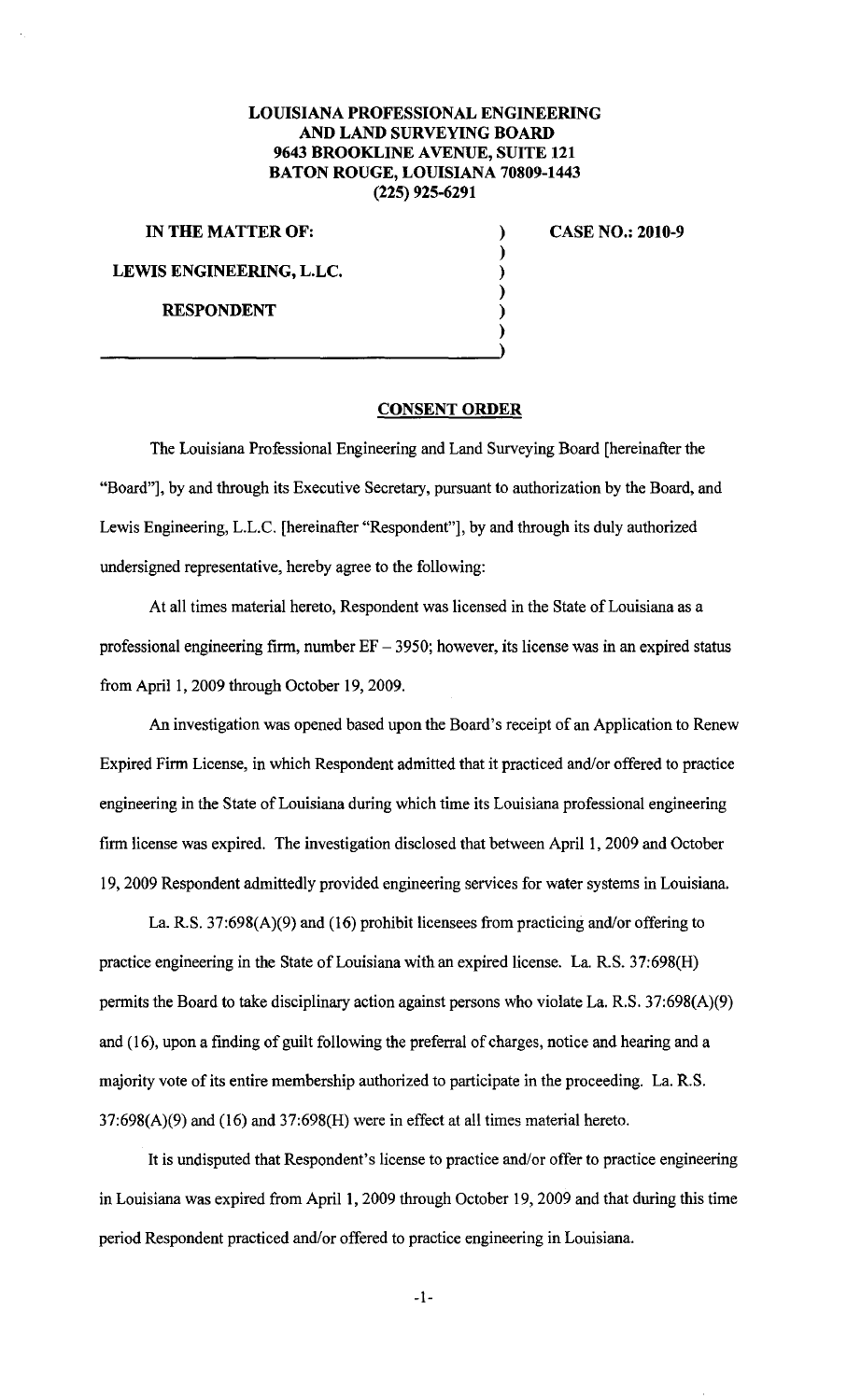By letter dated March 4, 2010, the Board gave notice to Respondent that it was considering the preferral of charges against Respondent on the grounds that it may have violated La. R.S. 37:698(A)(9)and (16), relative to practicing and/or offering to practice engineering in the State of Louisiana with an expired license.

Wishing to dispense with the need for further disciplinary action and to conclude the instant proceeding without further delay and expense, for the purpose of this proceeding only, Respondent and the Board do hereby enter into this Consent Order, in which Respondent of its own free will consents to the issuance of a Consent Order by the Board, wherein Respondent agrees to (a) pay a fine of five hundred (\$500.00) dollars, (b) pay administrative costs of one hundred ninety-three and 41/100 (\$193.41) dollars, (c) pay past unpaid renewal fees of one hundred eighty (\$180.00) dollars, (d) have its supervising professional successfully complete the Board's online Louisiana Laws and Rules Examination, (e) have its supervising professional submit to the Board his up-to-date, complete Professional Development Activity Log with all supporting documentation for the renewal period of October 1, 2006 to September 30, 2008, and (f) the publishing of this Consent Order on the Board's website and a summary of this matter in the Board's official journal, the Louisiana Engineer and Surveyor Journal, and the reporting of this matter to the National Council of Examiners for Engineering and Surveying (NCEES), identifying Respondent by name.

Respondent admits to violations of the referenced statutes and/or rules regarding the practicing of and/or offering to practice engineering in the State of Louisiana with an expired license. Respondent acknowledges awareness of said laws and/or rules and states that it will comply with all applicable laws and rules henceforth. Respondent has been advised of its right to be represented by counsel before the Board and/or to appear at any hearing personally or by counsel and present witnesses and evidence in its own behalf, and it hereby waives this right and its right to appeal; and it states affirmatively that it has been afforded all administrative remedies due it under the law.

Therefore, in consideration of the foregoing and by signing this Consent Order, Respondent does hereby waive its right to a hearing before the Board, to the presenting of evidence and witnesses in its behalf, to Findings of Fact and Conclusions of Law in this case, and to judicial review of this Consent Order.

-2-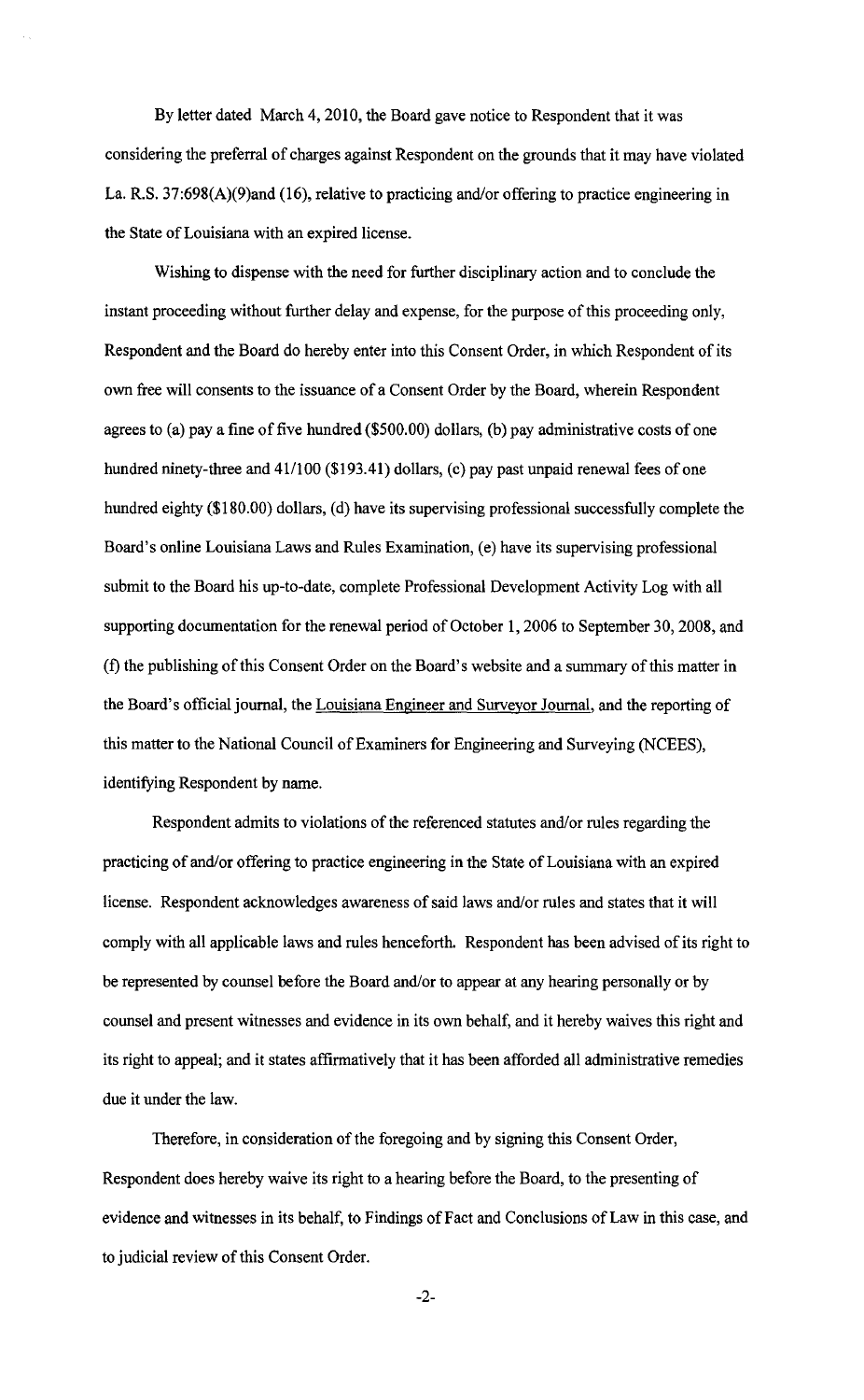Respondent hereby represents (a) that it fully understands the meaning and intent of this Consent Order, including but not limited to its final and binding effect, (b) that it has voluntarily entered into this Consent Order and that no other promise or agreement of any kind has been made to or with it by any person whatsoever to cause the execution of this instrument and (c) that the sanctions set forth in this Consent Order do not prevent the Board from taking further disciplinary or enforcement action against Respondent on matters not specifically addressed in this Consent Order.

WHEREFORE, the Louisiana Professional Engineering and Land Surveying Board and Respondent agree that:

1. Respondent shall pay a fine of five hundred (\$500.00) dollars, which shall be tendered to the Board by certified check payable to the Board, due upon the signing of this Consent Order; and

2. Respondent shall pay administrative costs of one hundred ninety-three and 41/100 (\$193.41) dollars, which shall be tendered to the Board by certified check payable to the Board, due upon the signing of this Consent Order; and

3. Respondent shall pay past unpaid renewal fees of one hundred eighty (\$180.00) dollars, which shall be tendered to the Board by certified check payable to the Board, due upon the signing of this Consent Order; and

4. Respondent shall have its supervising professional successfully complete the Board's online Louisiana Laws and Rules Examination with a score of 90% or higher and return it to the Board within sixty (60) days of the effective date of this Consent Order; and

5. Respondent shall have its supervising professional submit to the Board his up-todate, complete Professional Development Activity Log with all supporting documentation for the renewal period of October 1, 2006 to September 30, 2008 within thirty (30) days of the effective date of this Consent Order; and

6. This Consent Order shall be published on the Board's website and a summary of this matter shall be printed in the official journal of the Board, the Louisiana Engineer and Surveyor Journal, and reported to the National Council of Examiners for Engineering and Surveying (NCEES), identifying Respondent by name; and

-3-